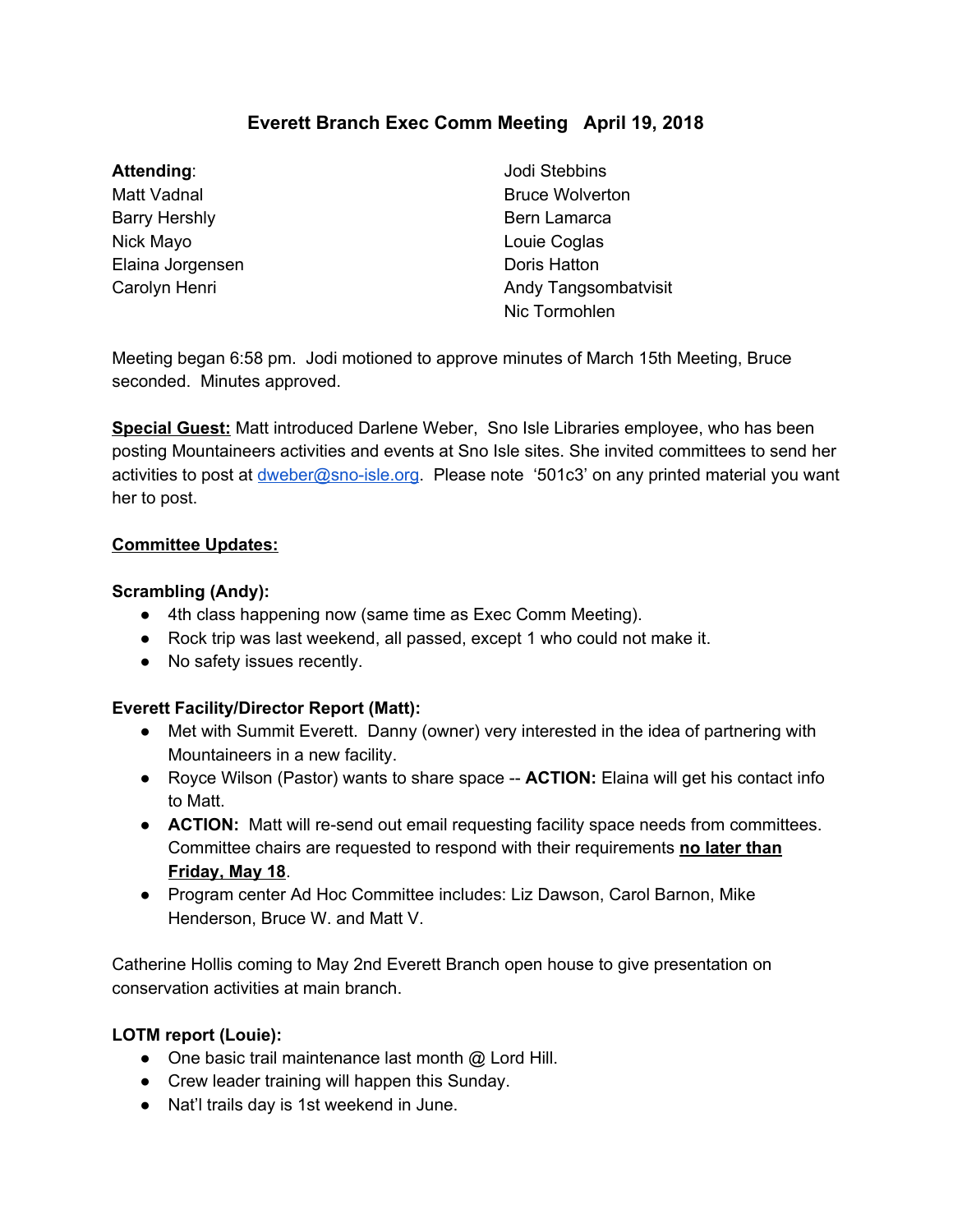- Pilchuck trail maintenance has lots of people signed up. Fills up easily.
- How can the Exec Comm help Louie? Get students signed up on LOTM trips. Could use more crew leaders for LOTM trips. Was helpful to reach out to climbing and scrambling committees. IDEA discussed: Direct people who are *waitlisted* for climbing class to LOTM, they can work on LOTM and get their stewardship credit BEFORE they are enrolled in climbing class. If they work for LOTM (become a crew leader?), they could be guaranteed a spot in next year's class- think about this as a possible win-win option.

## **HIking/Backpacking (Nic):**

- Needs backpacking leaders. Current leader process: Attend new hike leader seminar, go on a winter trip, then become a leader. Elaina wants to become a leader. Nic will go to climbing class again to recruit hike leaders.
- A dozen or so people showed up for new hiker meeting.
- Implementing badge system for backpacking.

## **BC Skiing (Barry)**:

- Look forward to reinstating an Everett Branch BC Ski class next year. 24 people in class to start.
- Also seems to be some interest in ski mountaineering.
- No standards exist currently for becoming a BC Ski leader. Foothills branch has some guidelines for leaders, but very loose.

## **Climbing (Nick):**

- Beginning climbing 44 students, just got thru rock 2. Snow 1 coming up two weeks.
- Leadership: What it takes to become a climb leader differs from person to person.
- *Group discussion*: What about having a central document at the front of our Everett pages that says how you become a leader, differentiated by activity? Could be a grid listing Activities, requirements, and who to contact.

## **FInancial Report (Jodi):**

- People should be submitting expenses monthly (not waiting to send in once a year).
- Revenue/Expense Report: Revenue to date: \$84,473.75; Expenses to date: \$34,287.29

## **Annual budget discussion:**

- **General:** FInancial aid for students should be coming out of general budget, not our branch budge, which seems to be the case currently. **ACTION:** Elaina will look into that. Volunteer recognition should not be limited to 10-15% of committee budgets.
- **Climbing:** Including food under volunteer recognition expenses does not make sense, especially if that part of committee budget is limited to 15%. Committees spend \$ feeding instructors who work many hours and need to be fed; it's not really volunteer recognition. Would prefer to keep food expenses in food/beverage/meeting/events line item.